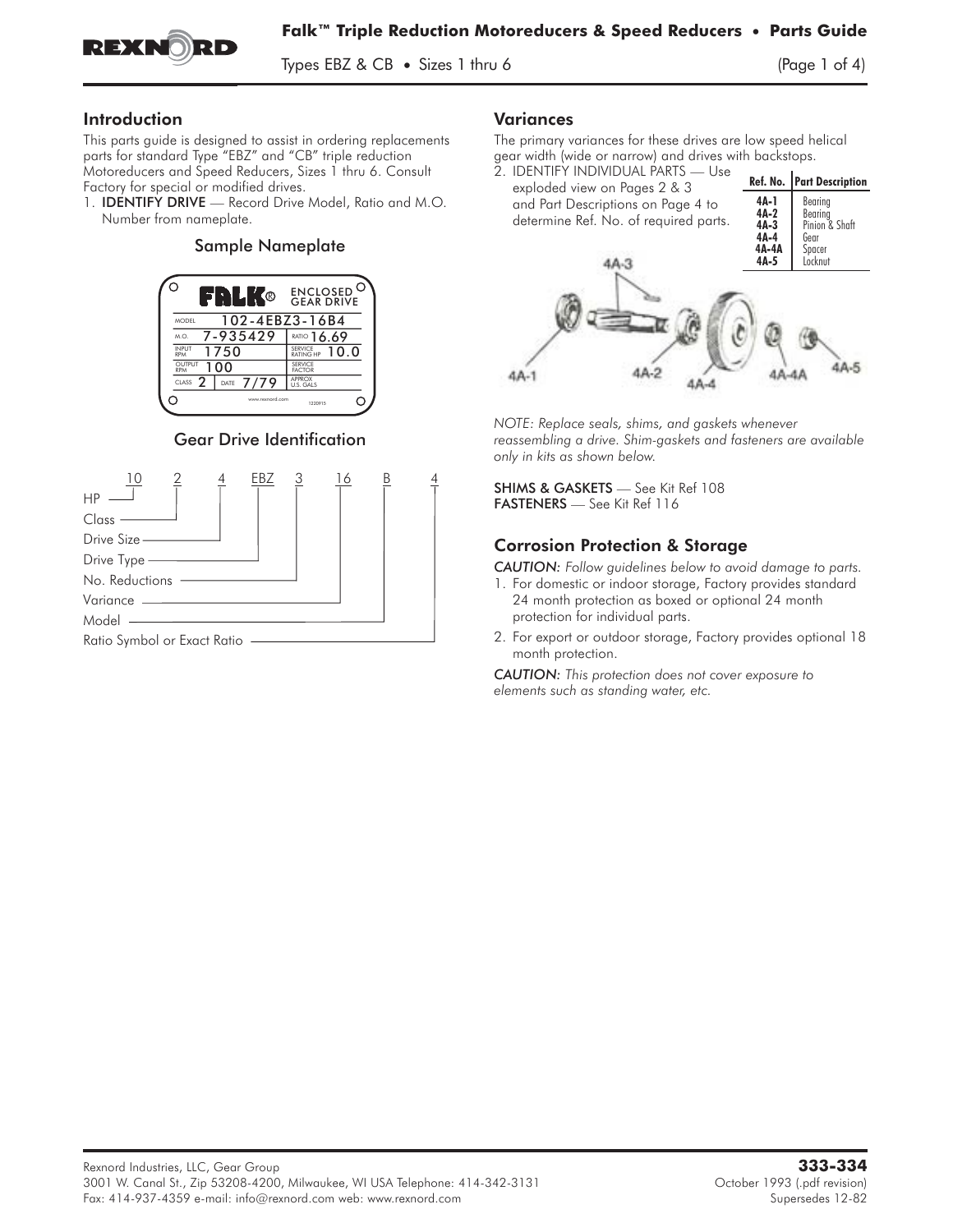

(Page 2 of 4) Sizes 1 thru 6 • Types EBZ & CB

REXNO

RD

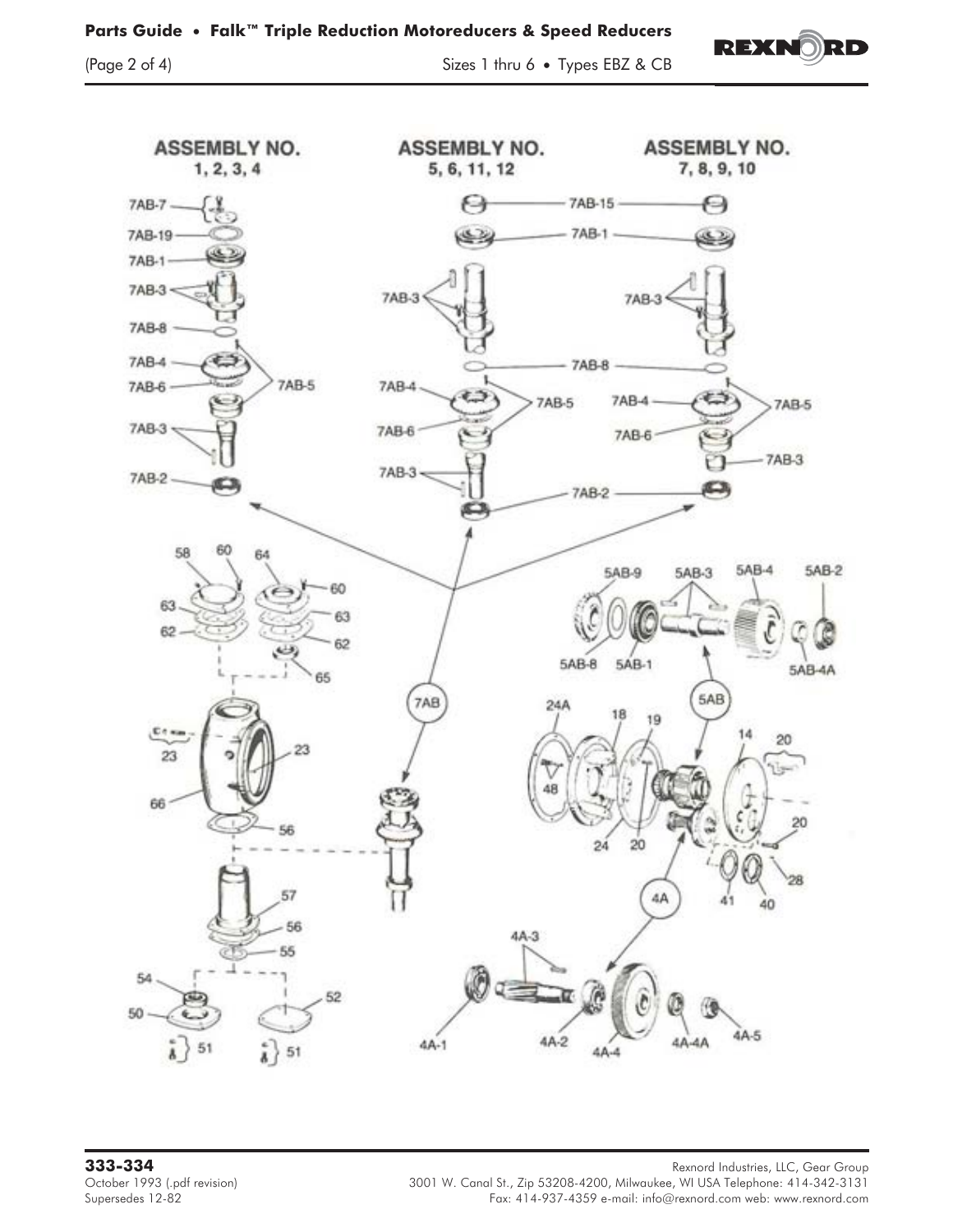

Types EBZ & CB • Sizes 1 thru 6 (Page 3 of 4)